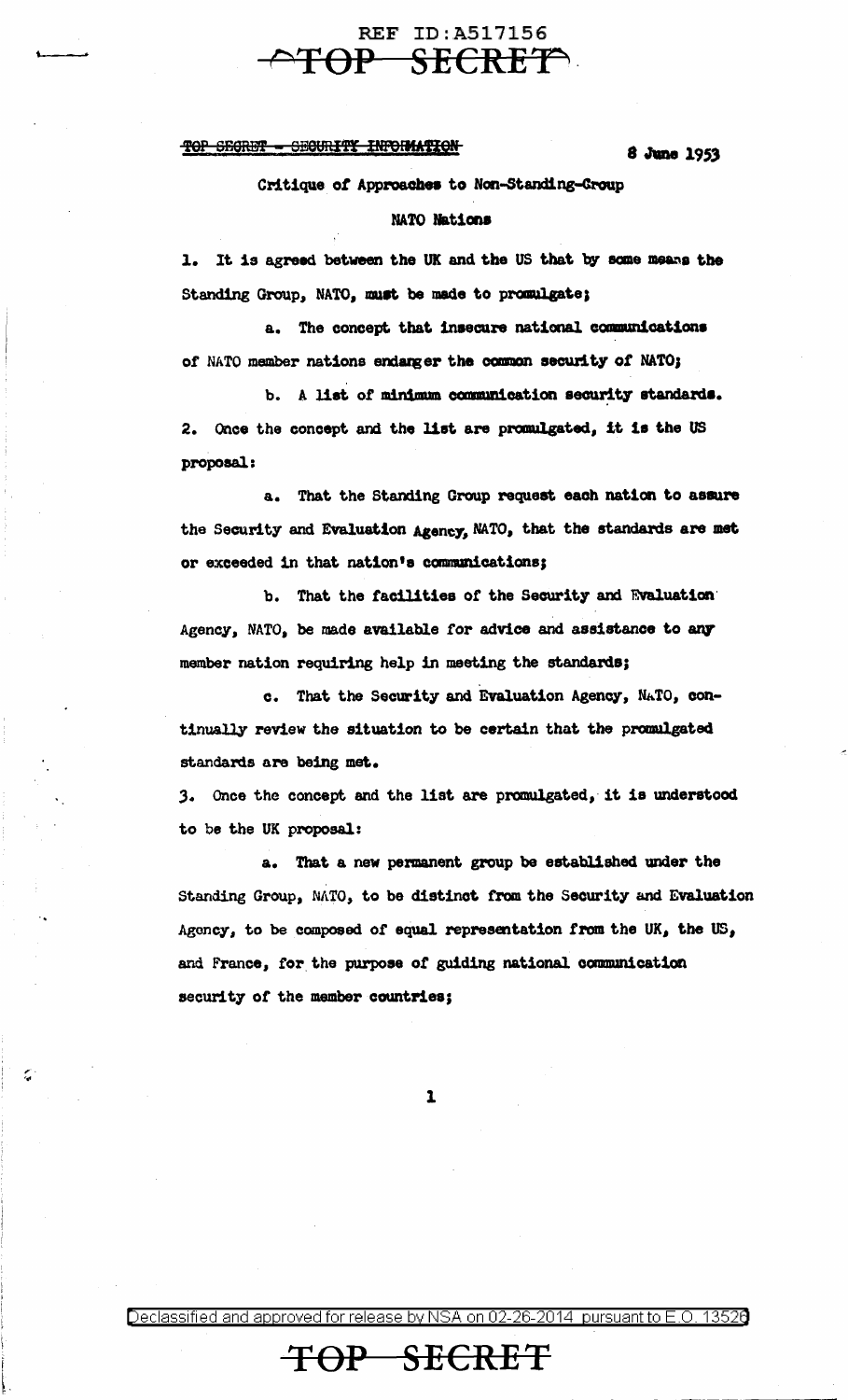# TOP SECRET

**REF ID: A517156** 

#### TOP SECRET - SECURITY INFORMATION

b. That this new group call before it, one by one, the other eleven NATC members, in order to review their communications security, each nation being asked to give a complete presentation of its communication security techniques and practices;

d. That this group recommend to each nation the changes necessary to achieve communication security;

e. That this group review periodically the communication security status of each NATO nation.

4. The US recognizes in the UK proposal two advantages:

b. Possible contributions to the COMINT effort of the UK, the US, and France, as a result of national disclosures to the new  $EO$  3.3(h)(2) group. PL 86-36/50 USC 3605

5. The US feels, however, that these nominal advantages are overweighed by eight major disadvantages, which may be discussed under the hendings of:

- a. Organizational duplication
- b. Misplacement of initiative
- c. Workload distribution
- d. Delay in reaching goal
- $\mathbf{e}_{\bullet}$ Incompleteness of recommendations
- Infringement of national prerogative  ${\bf f}$ .
- g. Security hazard to the BRUSA COMINT operation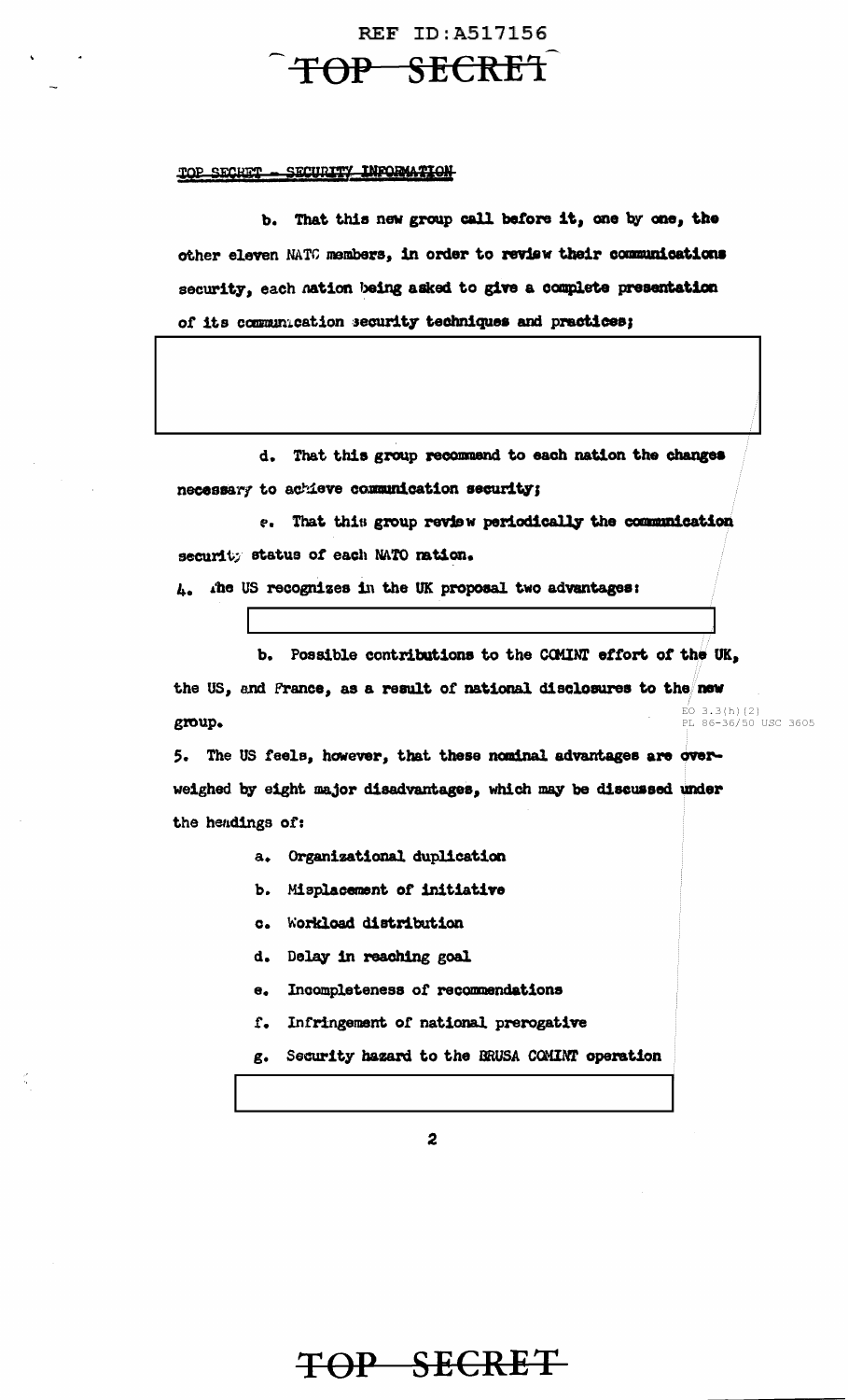REF ID:A517156 **TOP SECRE1** 

EO 3.3(h)(2) PL 86-36/50 USC 3605

TOP SECRET - SECURITI INFORMATION

*3* 

 $\mathcal{L}$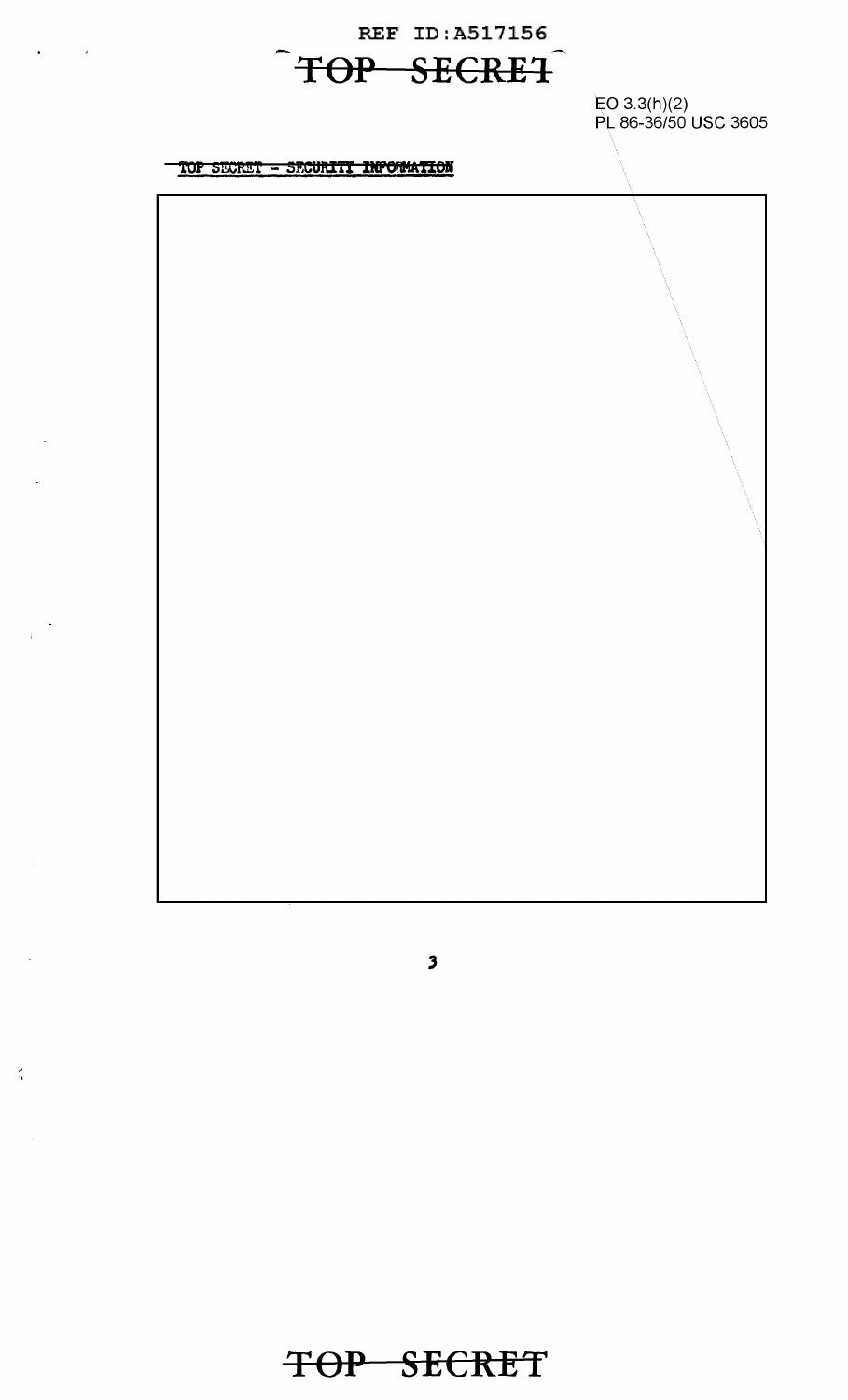### **REF ID: A517156**

### TOP SECRET

#### TOP SECRET = SECRITI IN GRATING

EO 3.3(h)(2)<br>PL 86-36/50 USC 3605

8. Workload Distribution. Closely related to this is the question of workload distribution. Under the UK proposal, not only the initiative but the major part of the work devolves upon the new group. The holding of hearings, long deliberations, security studies, etc., will represent a substantial - and, to the US, an unwarranted - addition to the NATO budget, or to the bulgets of the US, UK, and France because of the loss of services of the group members.

9. Delay in Reaching Goal. The process of straightening out NATO national communications under the UK proposal is essentially a sequential process. This means that the ultimate goal is not reached until the new group has had opportunity to talk with each ration in turn, and to assuage all the tactics of noncooperation which the US for esees will arise, An additional delay is introduced through the necessity of disposing of the Standing Group mations before commencing operations with the cher eleven countries. To the US this seems not only unwieldy but downright dangerous.

10. Incompleteness of Recommeniations. It is of the essence of the UK

4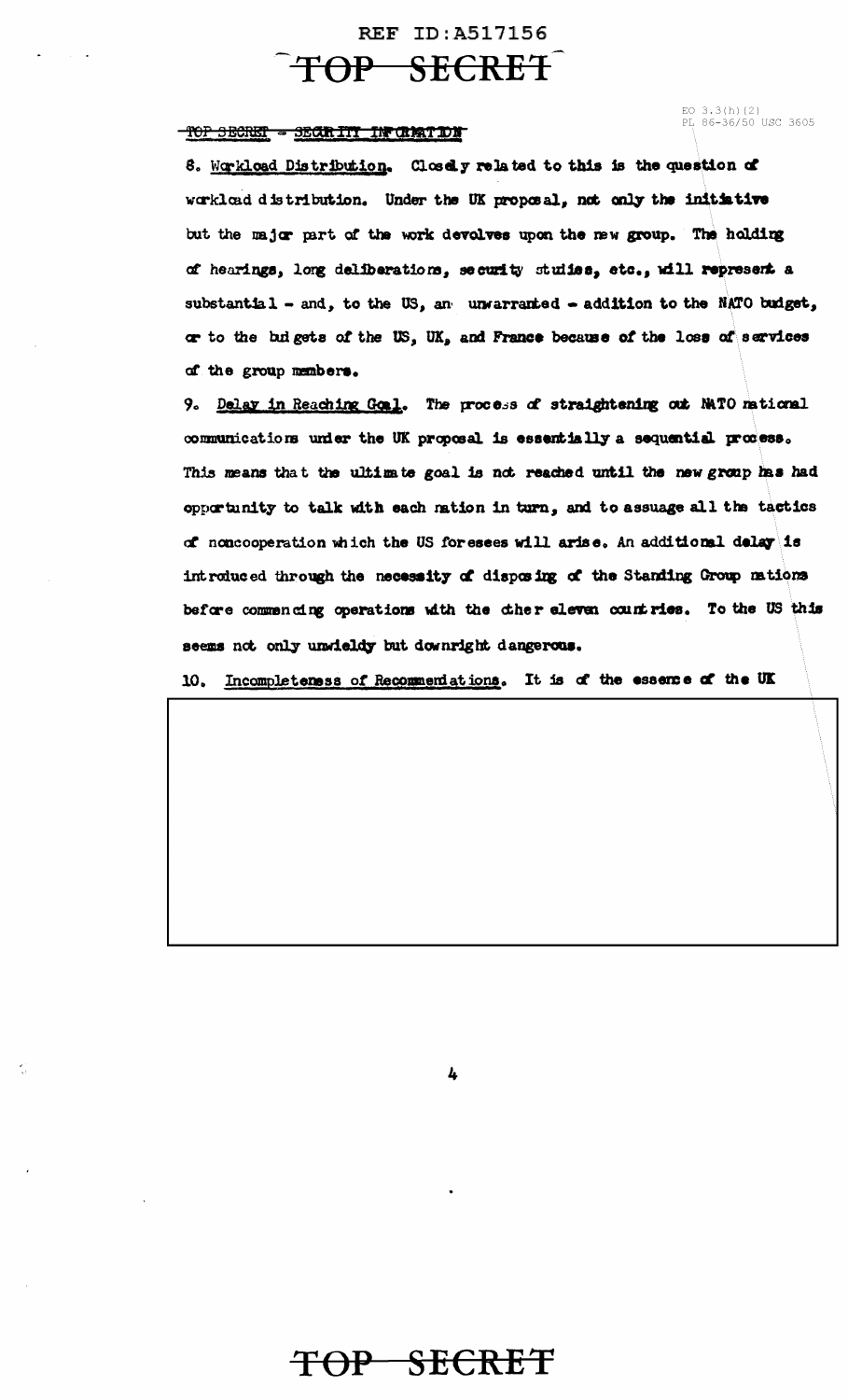### **REF ID: A517156**

## TOP SECRET

TOP SECRET - SECURITY INFORMATION  $EO 3.3(h)(2)$ **PL 86-36/50 USC 3605** 11. Infringement of National Prerogative. Either approach can only succeed by achieving whole-hearted co-operation of all 14 NATO countries working urselfishly for the common good. This spirit can only be gained by treating free and sovereign equal nations as such. Any Non-Standing Group country is going to view the British approach as a clear and direct infringement of his sovereignty, as outside the scope of MATO, and as a

the US approach, on the other

hand, provides these mations with what they need without waiting for them to offer their systems and practices for evaluation.

TOP SECRET

5